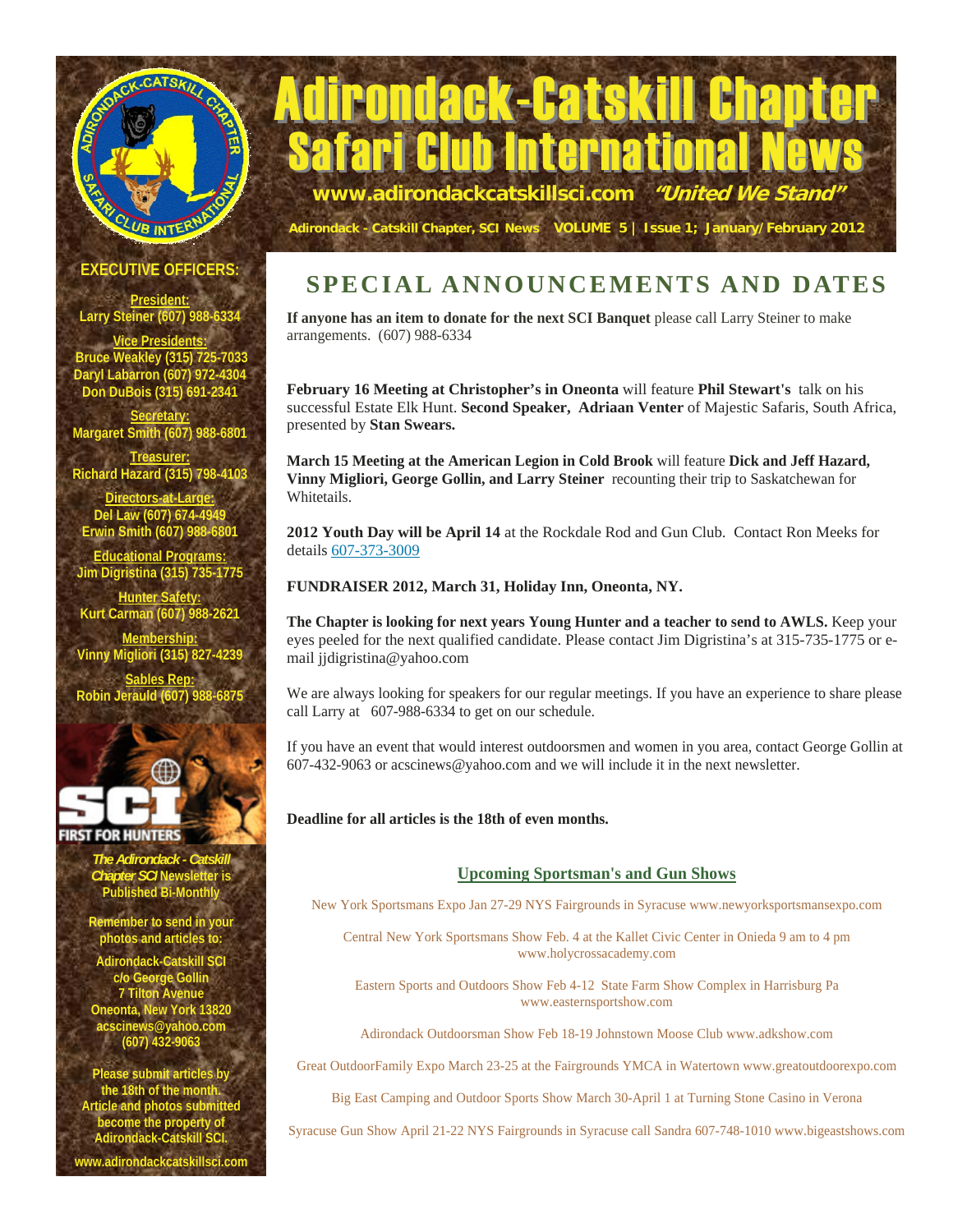#### **SUGATS-UAN (Saskatchewan- Land of Fast Flowing Water) by George Gollin**

This past November a group of five ACSCI members, Larry Steiner, Dick and Jeff Hazard, Vinny Migliori, and I, embarked on a hunting adventure in far northern Saskatchewan. Our primary quarry was whitetail deer, really big whitetail deer. We hunted First Nation Red Pheasant land which is Cree Indian property, and therefore the deal was you could hunt anything you cared to hunt including black bear, moose, mule deer, elk and I believe caribou. The only thing you were required to shoot if you saw them were wolves, and most of us saw and heard wolves during the course of the hunt. The most prevalent animal we saw and the animal we were seeking was the whitetail deer.

 Why would a person travel 3000 miles and spend several thousand dollars to hunt an animal that many of us can shoot off our back porch? It is true some things about our hunt were similar to hunting in various parts of New York. The deer there were the same wary critters we hunt here, and the mature bucks were hesitant about their every move. Like home, we saw blue jays, ravens, and Canadian jays, and their red squirrels were just as annoying as ours. Unlike home, they had magpies. Also unlike home, once you were dropped off at your stand, you heard nothing manmade. No trucks backing up, no noon whistles, no dogs barking, no church bells ringing, no vehicles of any kind and no shots from other hunters. If you were quiet, all you heard was whatever nature was dishing out. You could hear a bird's wings flap as it flew by, you could hear deer grunt and bleat, and you could hear wolves as they prowled around you. Very cool stuff! Unlike home, their deer herd was very much in balance. I saw almost exactly as many bucks as does, and the age structure was even across the spectrum. The country was vast as anything you'll find in North America, and in order to bring their deer in, the Cree choose stand sites carefully, and they use bait to pull the deer in. Now about these deer. . .They were big, I mean really big. They spend their lives running from wolves and fighting unthinkably cold winters. Being big is the only way they have a chance. The deer we took went from around 275 pounds up to 375 pounds and they

get bigger yet!

 Our trip from Saskatoon started on the wrong foot. The Crees are not punctual people at all and we were picked up about five hours late wondering if they would show up at all. Once we arrived at camp we also realized that the place didn't meet the descriptions on a few levels. No power, no water, and therefore no showers, hot or otherwise. This was not in the brochure! The good news is as soon as we walked in we met our guides Eddie and Conrad who worked hard to make our hunt great and were humorous characters at the end of the day to make our down time enjoyable too. Eddie was the ring leader, and he took a shine to Larry right away. We sat around the kitchen table while Eddie would serenade Larry in some funny and disturbing ways making the whole group double over in laughter. Larry doesn't know this, but Eddie's name for him was Sap-Oh-Stayagun, the one who shoots right through. I'm not sure why, but it made Eddie laugh every time he told me. The food was OK and plentiful, but mostly the company was first rate. Lots of laughter, good stories, and Eddie's weird songs.

 Now on to the hunt. Our first day out allowed us to get settled and get our bearings. Nobody saw anything tremendous so no deer were taken, but we all saw deer. On the second day Eddie decided to move me to another stand. The weather was comfortable that day, around freezing. The deer were moving in my area big time. I saw my first wolf but had no shot. I passed on deer I would die for at home. Around 1pm a ten point came to the bait station. After looking him over I could think of no reason not to harvest him. My big problem was getting my heart rate down so I could see through my scope! By the third time I tried to settle down I was able to get the job done. My shot was around 150 yards and he dropped right where he stood deader than Elvis. While waiting for Eddie to pick me up the wolves were howling in the distance and getting closer and closer. I thought for sure I was going to get a shot at one as their howls seemed really close, surely coming to eat my deer, and as luck would have it, Eddie showed up just a little too early. My wolf hunt was over! This was the first time in recorded history a Cree was too early! The next day the temperature dropped significantly making sitting in the stand more of a challenge. After waiting all day, Larry saw a set of







*Larry Steiner's buck...*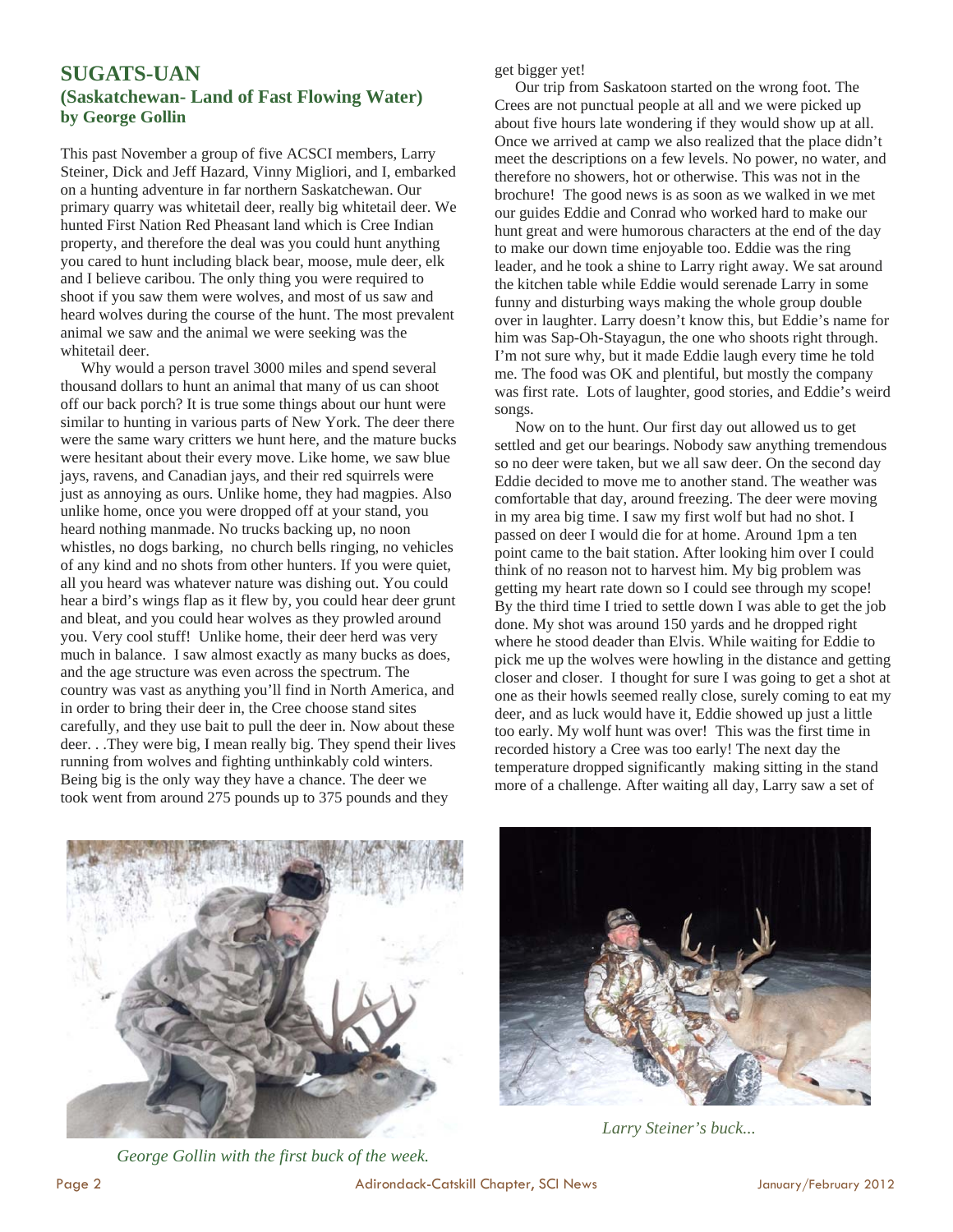antlers coming into the bait as daylight was fading. Without a lot of time to evaluate the deer, Larry knew it was big and he was right. Larry's monster buck had 13 points on a 375 pound frame! Wednesday was colder yet and it was Dick's turn to score. The first part of the day was slow with no big bucks seen. Dick spotted his nine point holding at the edge of "the bush" and Dick's shot was true, anchoring the third deer for our group. Later that same day two guys from North Dakota also filled their tags. Thursday was still cold with light snow. Vinny saw two wolves about 300 yards off at 11 am and took a shot but could find no sign of a hit. Vinny saw his trophy shortly after his wolf encounter and dropped his excellent nine point at 11:30. This left Jeff our last group member to fill a tag. Jeff hunted as hard as anyone could. He and Conrad had developed a bond through the week and Conrad really took care of where he set Jeff up and coached Jeff each evening to ensure a positive outcome. Jeff saw quite a few deer. Probably more doe than the rest of us, but he wasn't going to settle for what he saw, and Mr. Big never showed up. Jeff's perseverance and great attitude from beginning to end through long hours in -27 cold made it clear that he possesses a true hunter's frame of mind and reverence for his quarry, and his outdoor surroundings. His experience was enjoyed with or without a kill and there will be a next time for Jeff. These attributes made Jeff a great guy to spend a week with and get to know.

 One last thought of the trip deals with logistics. This trip could have been a disaster if we didn't have a really great travel agent. Ours was a very exclusive agent. In fact if you don't know their number I can't give it to you. Pat Migliori of Migliori Northern Tours made all the arrangements and set out an itinerary so simple and so complete that even we could follow it from first day to last. Pat Migliori will always be an angel of mercy in my mind for her work behind the scenes and her only payment was ten days of peace and quiet. Thanks a million Pat.

 All in all, this was a great group of guys, hunting in an incredible land that was on one hand stark, forbidding and harsh and on the other hand vast, beautiful and teeming with wildlife and adventure. Add to this the colorful Cree characters who call this place home and that explains why we travelled 3000 miles to shoot a whitetail. Kis-Kaye-Tum, I will remember, and Natacotan -Asumna, I will come back.



*Richard Hazard's buck...* 



*Sitting around the kitchen after a long day in the bush.* 



*Vinny Migliori wrapped up the week with a fine nine point.* 



*Forty one points in a week, must be Saskatchewan.*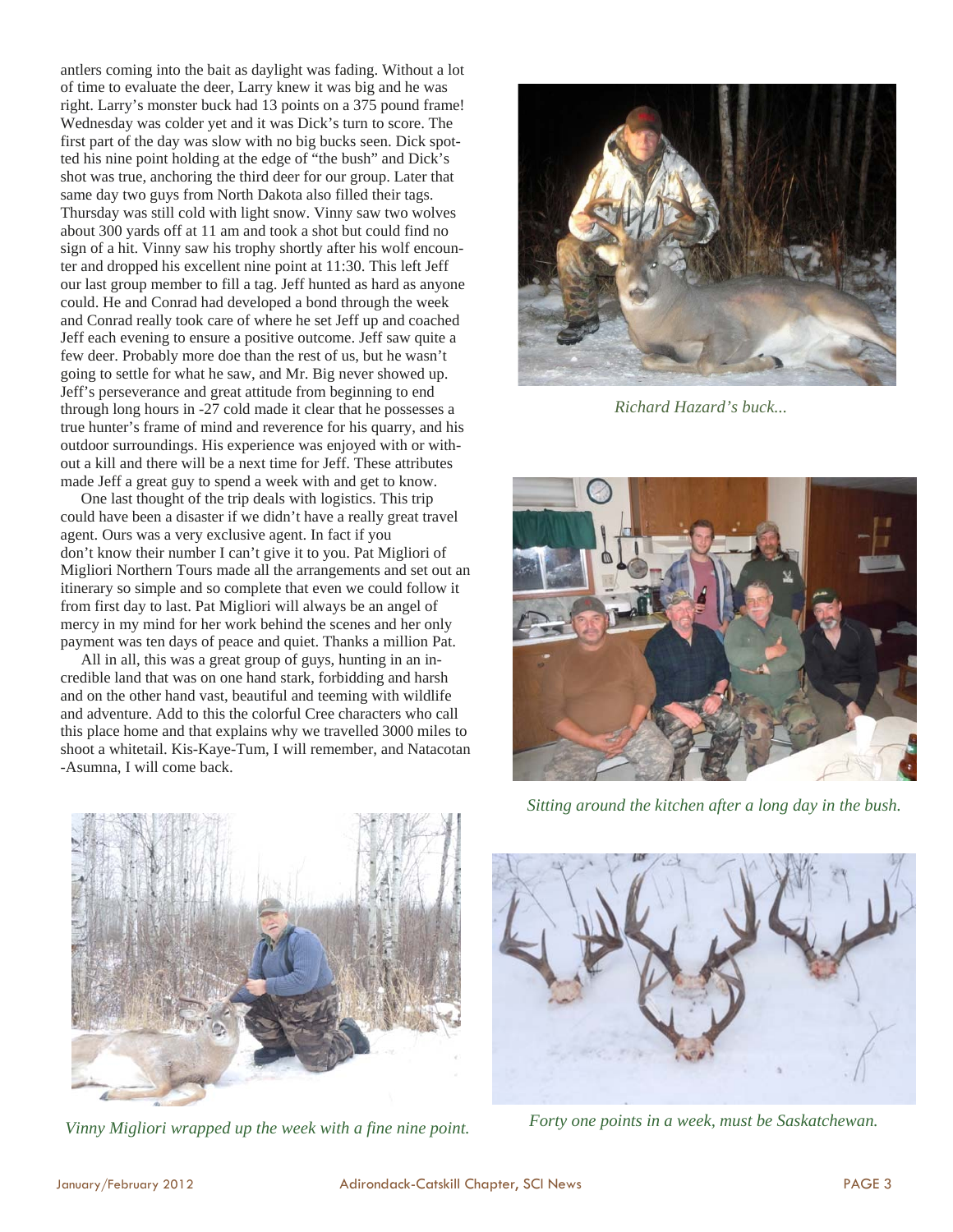#### **South Africa Safari By Rachel Trojan**

When I first made the decision to travel to South Africa with my father for a ten day hunting Safari I have to admit I was very nervous but also very excited! As the date we were leaving, August 15<sup>th</sup>, approached my anticipation and nerves built up more and more. This was sure to be the most memorable and most educational trip of my life and I'm so thankful my father and his friend Ken were by my side.

 Once settled in at SS Pro Safaris, we got right to work sighting in our firearms, my dad and I were using a Remington 270 and Ken was using a Remington 7 millimeter. Early the next morning we headed into the field, by the end of the first day my dad, Ken, and I each harvested our own beautiful mature Impala rams, Ken and I also each took an impressive Blue Wildebeest. The second day we continued by Ken harvesting a large Kudu bull and Gemsbok and my father taking a Blesbok. Day three, Ken was able to harvest a young male Warthog while sitting by a watering hole. The highlight of this day (and highlight of the whole week for myself and my father) was when I spotted and dropped my very own Kudu bull, talk about one proud father- daughter moment!!

 The fourth day we traveled about an hour to the Limpopo River. With my 1300 Winchester Black Shadow 12 gauge we were able to try our luck with African birds. Ken took 2 Ginea Hens and 1 Pheasant, my dad and I each took 2 Franklins. That night my dad harvested a big Bushbuck and a Spring Hare. The fifth day my dad harvested one of my personal favorite African animals, a large male Baboon. That night my dad took 2 large male Porcupines and Ken took a mature Bushbuck. The sixth day Ken harvested something he had wanted the whole trip, an Egyptian Goose. After this relaxing morning in the field we traveled to a local school to present generous donations from ACSCI which included; about 100 pounds of school supplies, candy, tooth brushes, etc. along with the meat from my Impala. The children sang songs and danced for us. The joy on their faces when I gave them each some candy was priceless and very humbling. That night my dad was able to harvest a large Civet.

On the seventh morning my dad harvested his own large male Warthog. In the afternoon Ken harvest a mature male Nyala,



one of the most breath taking animals in Africa. That night I harvested a Steinbuck. The eighth and last day hunting I was able to harvest a Diker which was the last African animal we would be taking before heading to the airport to get on our 16 hour flight home!! The people, land, and animals were beautiful and breath taking- pictures don't do them justice. The memories of the smile on my dads' face when I spotted the Kudu, to the smiles on the kids faces at the school when receiving the candy, won't be forgotten. I will cherish this trip forever. I have my parents, Ken Kryzak, 4-H shooting sports, SS Pro safaris, and ACSCI to thank for all their support in making this opportunity possible and enjoyable for me!!!

 Sincerely, Rachel Trojan



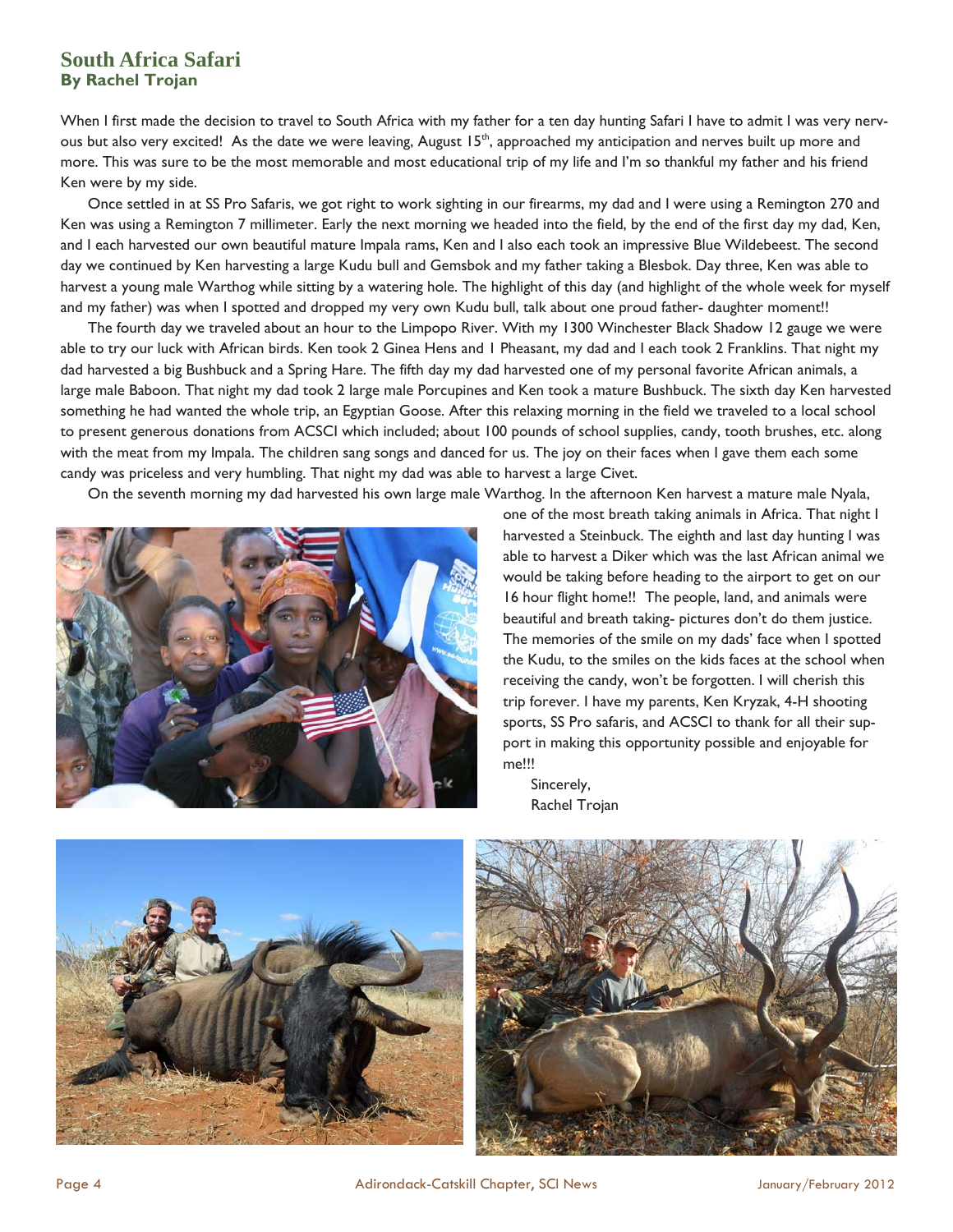### **Adirondack - Catskill Chapter of Safari Club International Banquet and Fundraiser**

**Holiday Inn, Rte. 23 Oneonta, NY - Saturday, March 31, 2012 \$40 per person includes dinner, live auction and all events** 

*Registration - 12:00 pm Vendors & Displays - 12:00 pm – 6:00pm Live Auction - 3:00 pm - 5:00 pm* 

**DINNER – 6:30pm Choice of Lemon Chicken, Salmon or Beef Teres Filet (indicate choice on form below)** 

**EARLY BIRD BONUS SPECIAL- PACK #1 BUY 10 RAFFLE TICKETS AT \$10 each (\$100) RECEIVE 10 ADDITIONAL TICKETS** 

**EARLY BIRD BONUS SPECIAL- PACK #2 BUY 15 RAFFLE TICKETS AT \$10 each (\$150) RECEIVE 20 ADDITIONAL TICKETS** 

**BONUS SPECIALS Good for Whitetail, Predator, Big Bore, Sables and Youth Table Raffles SEND MONEY WITH RESERVATION – PICKUP TICKETS AT THE DOOR!** 

#### **FOR MORE INFORMATION CONTACT LARRY STEINER (607) 988-6334, E-MAIL STEINERSCI@STNY.RR.COM OR RICHARD HAZARD at (315) 798-4103**

*For Hunt Auction Items, check out our website at www.adirondackcatskillsci.com*

*For Room Reservations call Holiday Inn, Oneonta, NY at 607-433-2250 Mention SCI when calling to obtain special room rate.* 

*Please fill in the name, address and phone number of yourself and all your guests below. List additional guests on a separate sheet of paper. This information is needed for the auction and your account. Tables seat 8 people. Please notify us of any special seating arrangements.* 

*-------------------------------------------------------------------------------------------------------------------------------------------------- Return the bottom portion with your payment by March 21, 2012 to qualify for the early bird specials.* 

**Pre-Registration Required - NO Tickets will be available at the door.** 

| <b>Banquet Reservations</b> _____ @\$40                              |                           |                                                                                                                                                                                                                                                    |
|----------------------------------------------------------------------|---------------------------|----------------------------------------------------------------------------------------------------------------------------------------------------------------------------------------------------------------------------------------------------|
| Early Bird Ticket Pack #1 ______@\$100                               |                           |                                                                                                                                                                                                                                                    |
| Early Bird Ticket Pack #2 _____ @ \$150                              |                           | $\frac{1}{2}$                                                                                                                                                                                                                                      |
|                                                                      |                           | <b>Total Enclosed</b><br>$\sim$                                                                                                                                                                                                                    |
|                                                                      |                           | Name and the state of the state of the state of the state of the state of the state of the state of the state of the state of the state of the state of the state of the state of the state of the state of the state of the s                     |
|                                                                      |                           |                                                                                                                                                                                                                                                    |
|                                                                      |                           |                                                                                                                                                                                                                                                    |
| State <b>Zip Zip</b>                                                 | State <b>Zip Zip</b>      |                                                                                                                                                                                                                                                    |
| <b>Phone <i>Company <b>Phone</b></i> <b>Company <i>Phone</i></b></b> | <b>Phone Example 2016</b> | <b>Phone <i>Company <b>Phone</b></i> <b>Company is a set of the set of the set of the set of the set of the set of the set of the set of the set of the set of the set of the set of the set of the set of the set of the set of the set o</b></b> |
| Pack #1 Pack #2                                                      | Pack #1 Pack #2           | Pack #1 Pack #2                                                                                                                                                                                                                                    |
| <b>Chicken or Beef</b>                                               | <b>Chicken or Beef</b>    | <b>Chicken or Beef</b>                                                                                                                                                                                                                             |
| _____ Salmon                                                         | <b>Salmon</b>             | <b>Example 1</b> Salmon<br>(over)                                                                                                                                                                                                                  |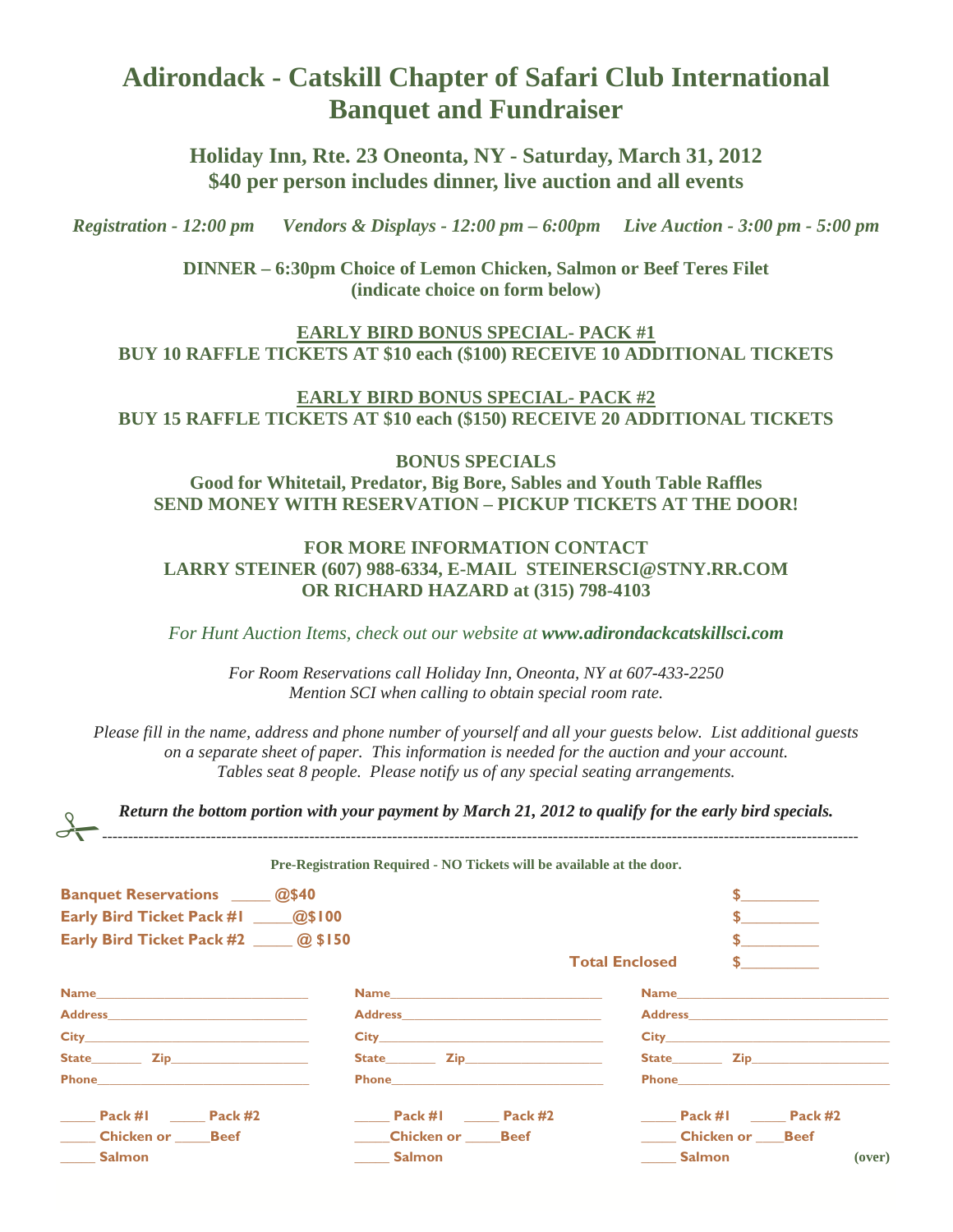## **A/C-SCI YOUTH DAY @ ROCKDALE R&G CLUB WHO BENEFITS?**

### WE ALL DO!

For the Last Decade Rockdale Rod and Gun Club has Co-Hosted a Youth Day with either the NWTF or Adirondack/Catskill SCI Chapter. It is hard to say WHO benefits the most -- The Kids or the Adults! I think it's a Draw! All I know is that we have a Great time and would like you all to join us this year.

**Date:** April 14, 2012 **Time:** 9AM - 2PM **Cost:** FREE **Events:** Laser Shot K-9's

 Air Guns Game calls Archery Fly Tying Fishing Taxidermy

### **FUN and FOOD!**

**INCLUDE in FREE:** DOOR PRIZES and LUNCH!

We always have some EXTRA Good stuff with a Raffle for ALL to participate in!



# **Adirondack - Catskill Chapter of Safari Club International Banquet and Fundraiser**

**Holiday Inn, Rte. 23 Oneonta, NY Saturday, March 31, 2012** 

*--------------------------------------------------------------------------------------------------------------------------------------------------*

**Return this portion with your payment to: Adirondack-Catskill SCI, c/o Larry Steiner, P.O. Box 466, Otego, NY 13825** 

> **Payment Method Please enclose check, money order or fill out credit card information**

**Check or Money Order payable to Adirondack-Catskill SCI** 

**\_\_\_ Visa \_\_\_ Mastercard \_\_\_ American Express** 

**Card Number Card Number Card Number Card Number Card Number Card Number Card Number Card**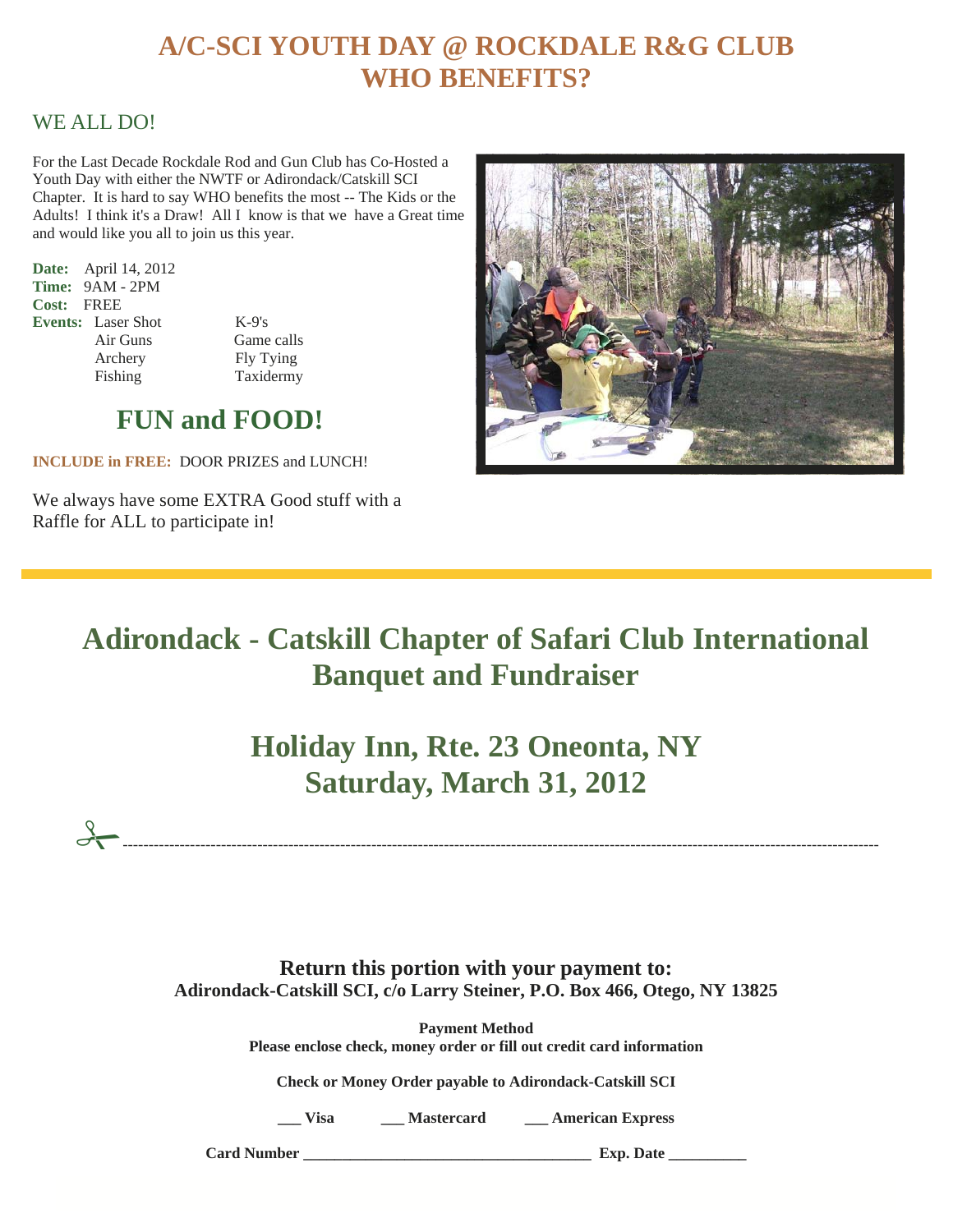#### **ADIRONDACK-CATSKILL CHAPTER SCI BIG BUCK CONTEST**



Mike Vickerson was in charge of measuring entries of the Big Buck contest.



*Mike Vickerson's Adirondack buck edged out Jim Digristina's Southern Tier buck. Lee Crowther's buck came in third place. The event was held at the December meeting in Cold Brook*